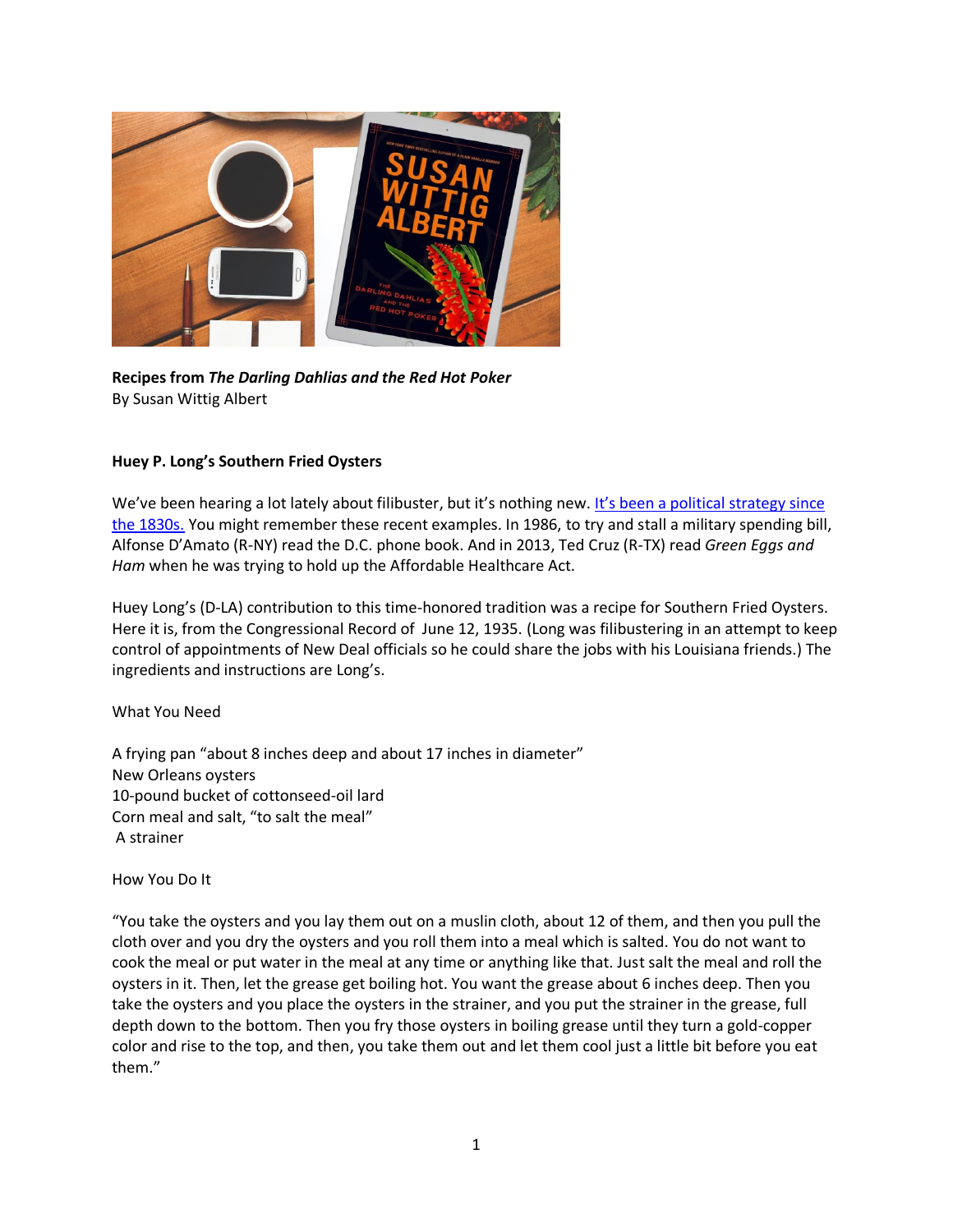Southern Fried oysters are made to be eaten with a Cajun red dipping sauce. This one starts with a prepared tomato sauce and then gets *hotter.* This is also a good sauce for hush puppies.

### **Cajun Red Sauce**

Mix together: 1 cup catsup or chili sauce 1 tablespoon horseradish 1 teaspoon celery salt 2 tablespoons lemon juice 5-6 drops Tabasco, more if you dare

Tobasco is news to you? Learn about [this famous Louisiana sauce](https://recipereminiscing.wordpress.com/2016/04/18/fun-facts-to-know-about-tabasco-hot-sauce/) here—and yes, it is truly made from peppers fermented in brine.



## **Alice Ann's Stewed Southern Okra**

- 4 strips bacon, sliced crosswise into inch-wide slices
- 1 cup diced onion (about 1 medium onion)
- 1 cup diced bell pepper (about 1 bell pepper)
- 1/2 cup diced celery (about one rib)
- 1 teaspoon chopped garlic (about 1 clove)
- 1 (15-ounce) can whole peeled tomatoes and their juices
- 1 pound (16-ounces) frozen or fresh okra, thickly sliced, trimmed of tops and tips if fresh, defrosted if frozen
- 1 teaspoon fresh thyme
- 1 pinch cayenne
- 1 pinch cinnamon
- 1 pinch ground cloves
- 1/2 cup water
- Salt and pepper to taste

In a heavy 4-quart pot over medium heat, cook the bacon until it's lightly browned. Add the onions, celery, and bell pepper. If necessary, add a tablespoon of oil. Sauté over medium high heat until vegetables are lightly browned, about 8-10 minutes. Add the garlic and cook for a minute more. Add the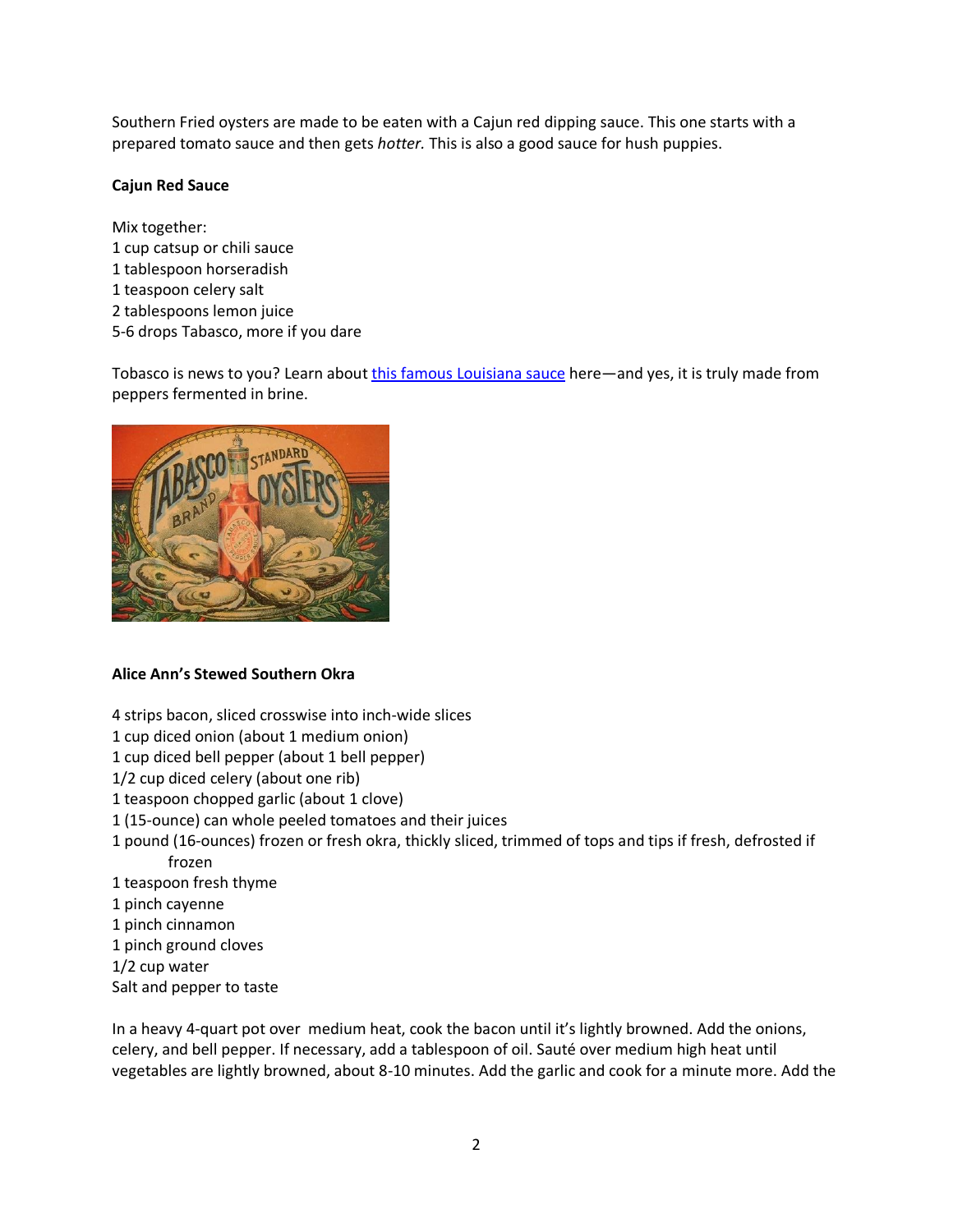tomatoes, okra, and spices. Stir. Add water. Cover and simmer for 20 to 25 minutes. Add salt and pepper to taste.

# **Bessie's Cajun Green Bean Casserole**

Most of us have made this casserole with a can of mushroom soup. But Dorcas Reilly, the chef in the Campbell's Soup test kitchen, didn't come up with the "classic" green bean casserole recipe—the one with mushroom soup and canned fried onions—until 1968. The first canned fried onions seems to have appeared in the 1930s but may not have been widely available. Olney & Carpenter advertised the canned fried onions in the 1960s-70s. French's acquired the product in 1986. [More details here.](https://www.allrecipes.com/article/history-of-french-fried-onions) Bessie's Southern-style recipe (predating Campbell's) has a bit of a Cajun bite.

12 ounces andouille or cajun sausage, thinly sliced 2 small onions, chopped 2 garlic cloves, minced 3 pounds fresh green beans, stemmed and stripped; with about 4 cups chicken or vegetable broth OR 3 one-pound cans cut green beans, drained, with 2 1/2 cups of chicken or vegetable broth

1/4 cup butter 1/2 cup all-purpose flour 1/2 cup heavy cream 1 teaspoon paprika 1 teaspoon oregano 1/2 teaspoon cayenne (more if you like) 1 1/2 cups grated white cheddar cheese salt and pepper to taste

Heat the sausage in a large pot or Dutch oven over medium-high heat until lightly browned and tender. Add 1 chopped onion and sauté until tender, 6 to 8 minutes. Add the garlic and sauté another minute or two.

- If using fresh green beans, add them plus broth to cover, bring to a boil, and simmer, covered, for 25 to 35 minutes, until beans are tender. Strain the cooking liquid from the beans and reserve (you should have about 2 1/2 cups).
- If using canned, add beans, stir, and heat.

Preheat oven to 350°. Melt the butter in a large skillet over medium-low heat. Add the rest of the chopped onion, salt, and cook, stirring, until very soft, 6 to 8 minutes. Add the flour and stir until incorporated. Stir in the cream and 2 1/2 cup reserved liquid or broth. Cook, stirring, 5-7 minutes, until the sauce is thick enough to drip slowly from the spoon. Stir in the cheese, add green beans and toss until combined. Taste, adjust salt and pepper.

Pour into greased 9 X 13 baking dish and bake about 25 minutes, until hot and bubbly around edges. Bessie probably wouldn't have used fried onions for a topping, but that doesn't mean *you* can't. Add as many as you like and pop back into the oven for another 10-15 minutes. Cool slightly, serve warm.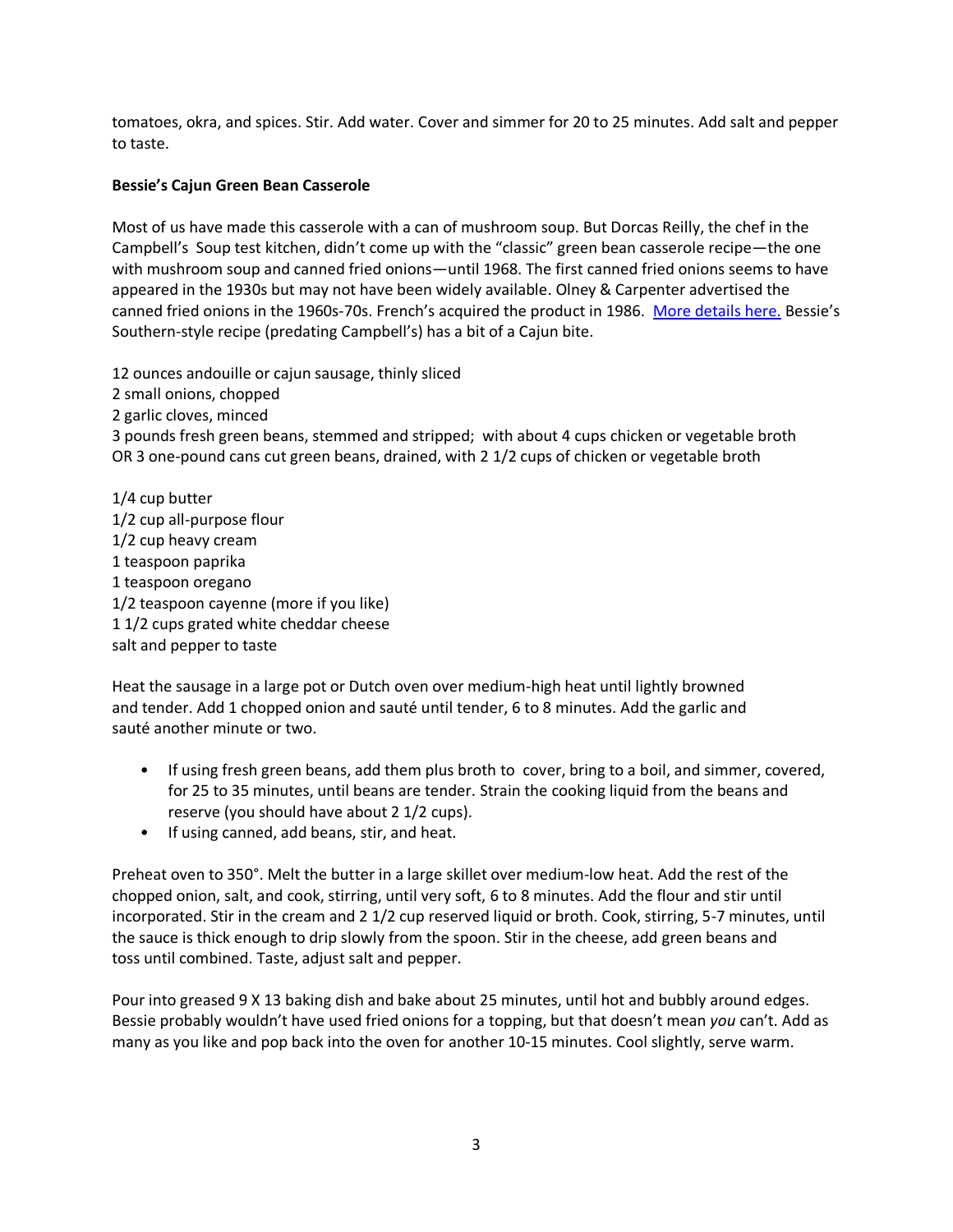### **Twyla Sue's Buttermilk Grits**

Grits are a Southern staple, especially nice with the subtle, creamy tang of buttermilk. They show up at many different meals and in many different recipes, so it's a good idea to learn how to cook them right. Stone-ground grits take longer to cook than quick, instant, or regular grits, where, the corn pericarp and germ are removed, leaving just the starch. Stone-ground grits, less processed, contain more fiber and nutrients. The key is a cooking at a low simmer until creamy and thickened. Adding butter near the end ensures a richer flavor.

4 cups water 1 cup whole milk 1 1/4 teaspoons salt 1 cup uncooked stone-ground grits 3/4 cup buttermilk\* 2 tablespoons butter

Bring water, milk, and salt to a boil in a medium saucepan over medium-high heat. Gradually whisk in 1 cup uncooked stone-ground grits; return to a boil. Reduce heat to medium-low, and simmer, stirring occasionally, until creamy and thickened, 25 to 30 minutes. Remove from heat. Stir in buttermilk and butter. Cover and keep warm until serving time.

\*No buttermilk? Substitute yogurt. Twyla Sue wouldn't have heard of it, but *you* have. It has the same acidic tang as buttermilk. Or put 1 tablespoon white vinegar or lemon juice into a measuring cup, add milk to the 3/4-cup level, stir and let sit for a few moments. If you like buttermilk but don't want to buy a full quart (or more), try buttermilk powder.

#### **Myra May and Violet's Pulled Pork**

1 4-pound pork shoulder or pork butt, bone in or out, cut in thirds

Dry Rub 1 tablespoon salt 1 tablespoon black pepper 1 tablespoon paprika 1 tablespoon garlic powder 1 tablespoon onion powder 1 tablespoon chili powder 2 tablespoon brown sugar Sauce 1/2 cup barbecue sauce

1/2 c cider vinegar 2 tablespoons molasses 1 tablespoon horseradish Tabasco optional

Preheat oven to 200 degrees (slow).